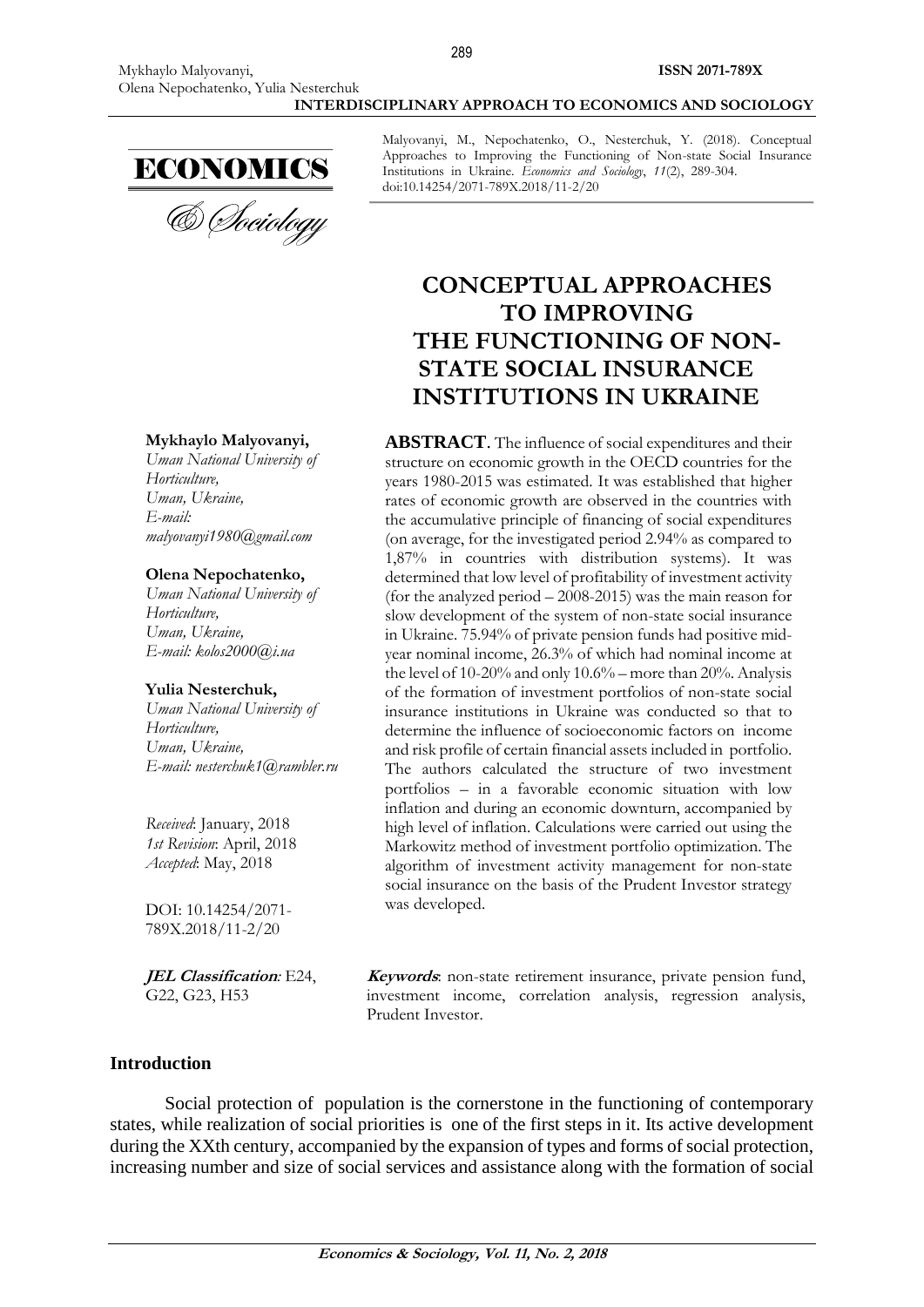responsibility of business, provided protection from various social risks and threats for the majority of population.

Contemporary welfare state concept takes on the responsibility to provide every citizen with a sufficient level of social protection, to create free access to accredited education and healthcare, to reduce inequality and poverty. Achievement of these tasks requires a steady increase in financial resources, which in the vast majority of countries that have formed integral systems of social protection, are accumulated by the state at the central or local levels. Since the 1990s the most developed countries have begun to review and reform their social protection systems, being driven by economic and demographic changes that have taken place in the world. Therefore, despite the fact that scientists have different points of view on the state of social protection systems of population, they are unanimous in one – at this stage there is a transition from the model of welfare state (accompanied by a decrease in state funding of social programs and their gradual reduction) to a new state social policy, which aims to eliminate the contradiction between market laws and social objectives. Swiss political expert Giuliano Bonoli believes that "dismantling of the welfare state is the main theme of contemporary social policy across Europe" (Giuliano *et al.*, 2000). Swedish economist G. Espring-Andersen points out two main reasons for this process: "The first is that the current status quo is difficult to maintain, taking into account demographic or financial conditions. The second is that this particular status quo looks outdated and does not meet the future's great challenges" (Esping-Andersen *et al.*, 2002, p. 4). Today's factors shaping the foundations of social policies worldwide are new to the world economic thought. Taking this into consideration, a new scientific concept on the development of social protection for the population has emerged. This concept should be aimed at solving the dilemma of the "quadrature of the circle" of the social protection system, taking into account the globalized state of the economy, the overall popular tendency to reduce taxes and the spread of neoliberal economic policy. At the same time, the role and the place of the social welfare system has been widely discussed in academic circles, indicating the urgency and the still unresolved nature of this problem. In recent years, special attention has been also paid to the problem of financing social protection systems and the related interaction between private and public sectors.

The main objective of this study is to analyze the activities of institutes of non-state social insurance in Ukraine in order to identify trends in its further development and the main problems of its functioning.

### **1. Literature review**

### *1.1. Assessment of the impact of social expenditures and their structure on economic growth*

Social protection of population has always been closely related to economy and its main determinants (labor market, wages (income), labor productivity, investment level, economic growth, etc.). In this connection more and more frequently scientists consider the system of social protection not only from a social point of view, but also as a mechanism to stimulate the country's economic development. This requires a deeper analysis of the interconnection of socio-economic factors and social protection of population, especially in the context of the formation and use of financial resources. According to studies, this interconnection has a bilateral reciprocal character. That is, not only socio-economic factors affect social protection, but also its tools (various social services and benefits) exert pressure on the dynamics of certain factors. The consequences of such influence can be both positive and negative.

There is no consensus within the world scientific community regarding a positive impact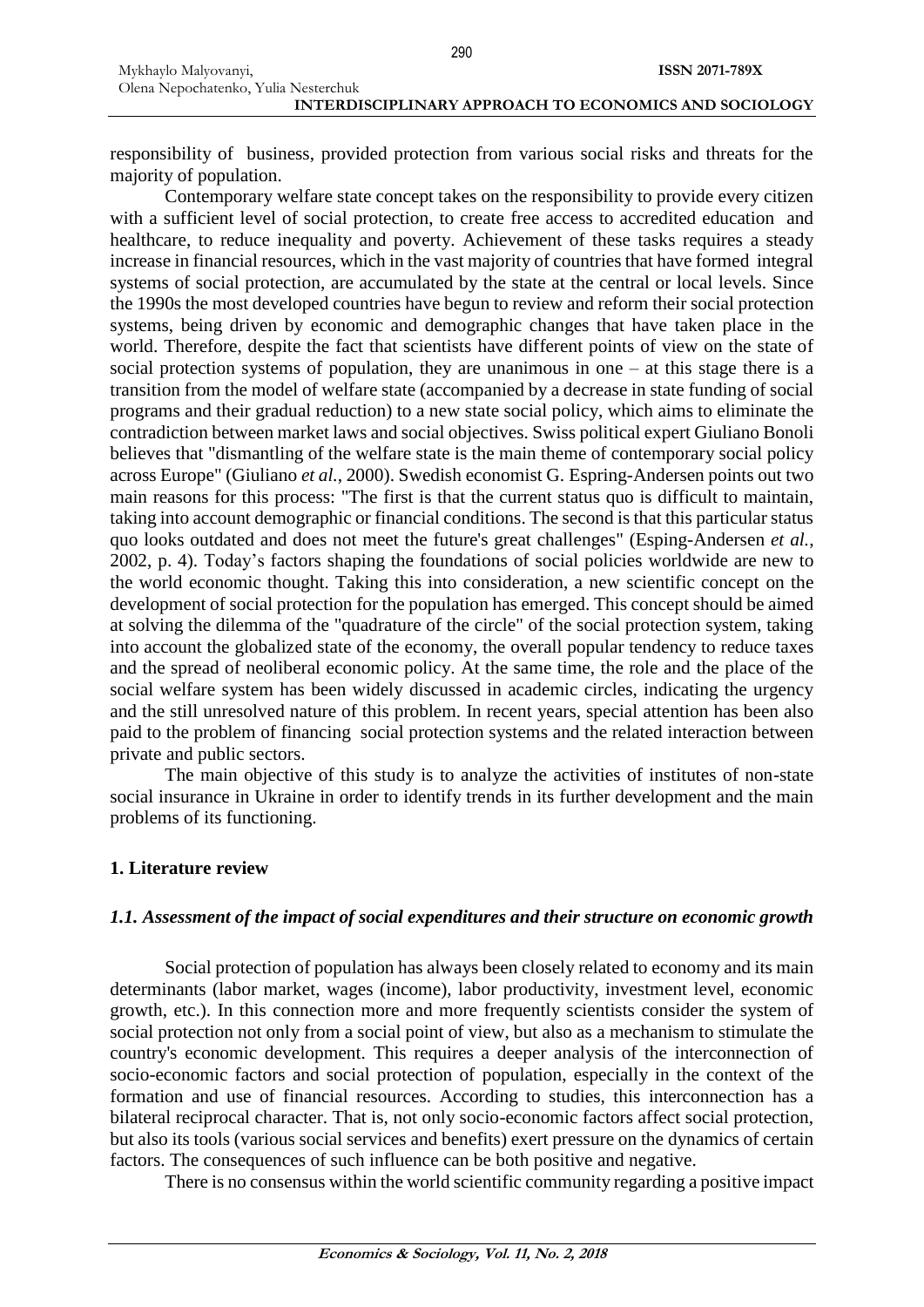291

of rising social protection expenditures on the country's economy. So, one group of scholars (Korpi, 1985; Furceri & Zdzienicka, 2011; Furceri, 2010) generally notes positive effect of rising social expenditure (or state budget social spending on economic growth); however, some researchers have interpreted the results of their studies rather cautiously. R. Arjona *et al.* (Arjona, R. *et al.*, 2003) note that countries with high level of economic development have developed systems of social protection of population, where significant financial resources are directed on its funding. However, the fact whether this rise in social spending causes faster economic growth remains unproved. The authors calculated empirically that the growth of social expenditures on active measures leads to increase in GDP by 1% in the long run, while a similar increase in expenditures on passive measures leads to its reduction by 0.2% (Arjona *et al.*, 2003, pp. 130-139). Other researchers (Connolly & Li, 2016; Pereira & Andraz, 2015; Weede, 1991; Hansson & Henrekson, 1994; Commander *et al.*, 1997; Gwartney *et al.*, 1998) prove that increase in social spending negatively affects economic growth in general.

To assess the hypothesis as to positive impact of social expenditures on economic development in the OECD countries for over the period of 1980-2015, a correlation-regression analysis was carried out (Y – GDP per capita, US \$ in Purchasing Power Parity PPP (dependent variable),  $X$  – general social expenditures per capita, USD in PPP (independent variable) (*Table 1*).

|                           |              |                                                    | 1. Regression statistics |                                             |           |           |                |             |
|---------------------------|--------------|----------------------------------------------------|--------------------------|---------------------------------------------|-----------|-----------|----------------|-------------|
| Multiple R                | 0,92029108   |                                                    |                          |                                             |           |           |                |             |
| R-squared                 | 0,846935672  |                                                    |                          |                                             |           |           |                |             |
| <b>Standard R-squared</b> |              | 0,846781529                                        |                          |                                             |           |           |                |             |
| Standard error            |              | 4756,362272                                        |                          |                                             |           |           |                |             |
| Experimental observation  |              | 995                                                |                          |                                             |           |           |                |             |
|                           |              |                                                    | 2. Analysis of variance  |                                             |           |           |                |             |
|                           | df           | SS                                                 | <b>MS</b>                | F                                           |           |           | Significance F |             |
| Regression                |              | $1,24E+11$                                         |                          | 1,24E+11 5494,468479                        |           |           |                |             |
| <b>Excess</b>             | 993          | 22464621192 22622982                               |                          |                                             |           | 993       |                |             |
| Total                     | 994          | $1,47E+11$                                         |                          |                                             |           | 994       |                |             |
|                           |              | 3. Estimated parameters of the regression equation |                          |                                             |           |           |                |             |
|                           | Coefficients | Standard error                                     | t-statistics             | P-value                                     | Lower 95% | Upper 95% | Lower 95.0%    | Upper 95.0% |
| Y-intersection            | 6071,46      | 270,71                                             | 22,42                    | 1,86531E-90 5540,22 6602,69 5540,23 6602,69 |           |           |                |             |
| Variable X1               | 3,55         | 0,0479                                             | 74,12                    | $\boldsymbol{0}$                            | 3,46      | 3,65      | 3,46           | 3,66        |

Table 1. The results of the correlation-regression analysis

*Source*: own compilation.

Mykhaylo Malyovanyi,

The results of correlation-regression analysis show that the correlation between GDP per capita and social protection expenditures in the OECD countries for the analyzed period is close. However, the dependent variety is influenced by other factors that are not included in the model. The variability of the dependent variety in this regression model by 84.7% is determined by the variability of the chosen factor.

The value of the regression coefficients were calculated according to the sample data. It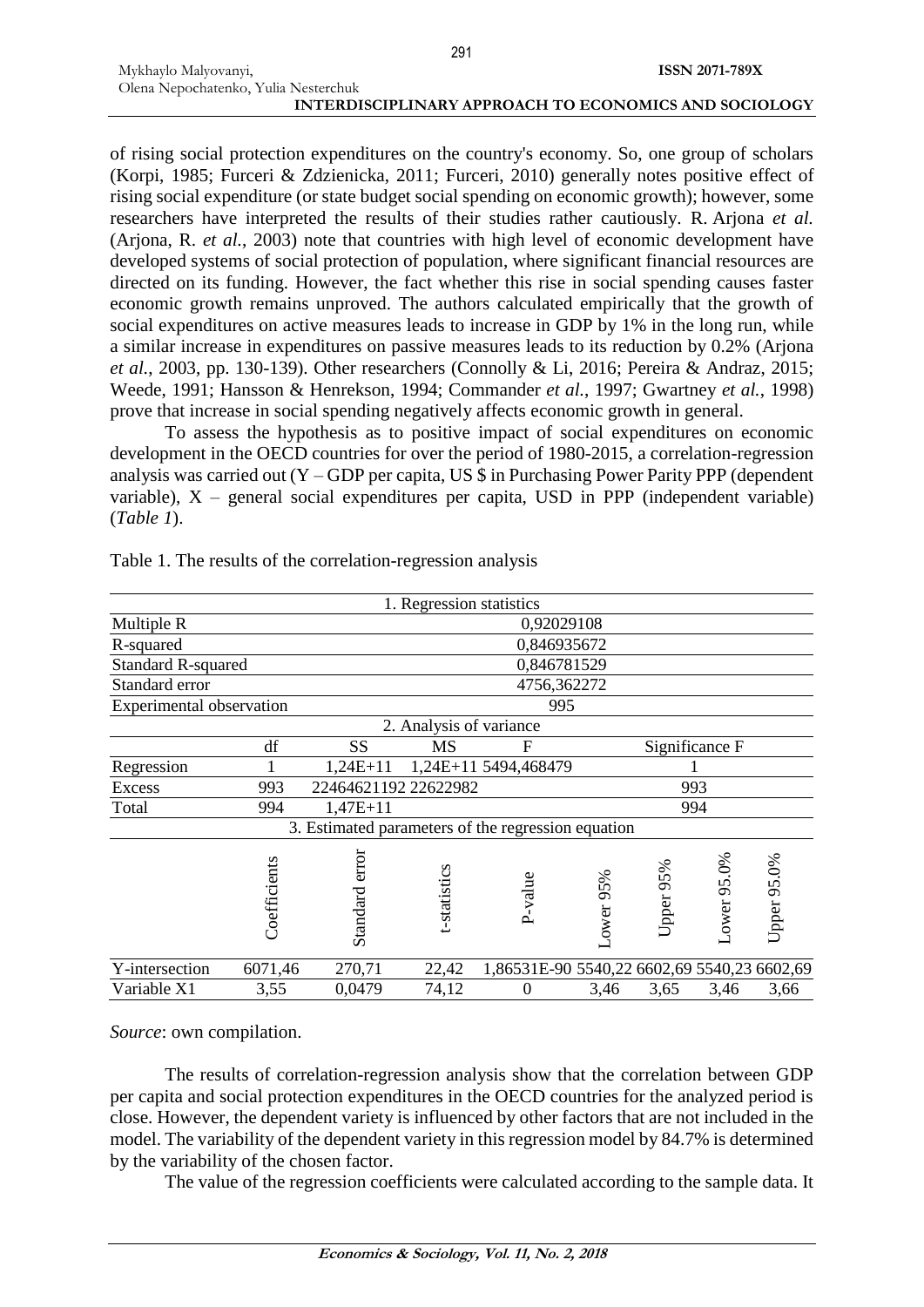is necessary make sure that calculated coefficients will be statistically significant (i.e. non-zero for a large part of the samples from the considered aggregate) and will be included into the model. To estimate the statistical significance of the regression coefficient, a null hypothesis is suggested when regression coefficients are equal to zero. For the coefficient bi, the mathematical formulas for null hypothesis and the alternative hypothesis are as follows:

H0:  $bi = 0$  – the coefficient is insignificant;

H1: bi  $\neq$  0 – the coefficient is significant;

P-value is the probability that null zero hypothesis is true for the corresponding coefficient:

 $\sqrt{ }$  If the P-value is <5%, then the coefficient is statistically significant with a reliability of 95%, and is included in the model;

 $\sqrt{1}$  If P-value is > 5%, then the coefficient is statistically insignificant with a reliability of 95%. According to calculation P  $(3,551294475) = 0%$  (coefficient is statistically significant). Confidential interval for coefficients of regression.

("Lower 95%" and "Upper 95%").  $3.457279 \le b1 \le 3.64531$ 

The analysis showed that the growth of social expenditures per capita in the OECD countries for \$ 1 in PPP leads to the growth GDP per capita of \$ 3.55 in PPP. In other words, there is a positive connection.

For a more in-depth analysis, a similar analysis of the impact of social spending on GDP in all OECD countries has been conducted for the same period. The lowest of regression indicator is observed in France – 2.751326, and the largest is in Chile – 9.29460. Analysis of regression result in OECD countries over the period of 1980-2015 revealed correlation between obtained regression coefficients and funding model for social protection practiced in the studied countries (distributive and cumulative). To assess this correlation, the OECD countries were classified according to the value of the regression coefficients and analytically grouped according to the interdependence of two groups of indicators – obtained regression coefficients (US \$ in PPP) and the size of investment accumulation in the analyzed countries (% of GDP); the obtained regression coefficients (USD in PPP) and the average annual growth rates of real GDP in the investigated countries (%) (*Table 2*).The obtained results of the grouping show that the countries of the first group (with systems of social protection, based on the distribution principle) have lower regression coefficients. This is explained by the fact that significant amounts of financial resources of social protection are directed towards financing passive social protection measures, which indirectly influence economic development, and sometimes have a negative impact (the negative impact of passive social protection measures is empirically proven by the group of authors headed by R. Arjona *et al.* (Arjona *et al.*, 2003)). The second group of countries has higher regression coefficients. The countries from this group have a developed accumulative financing principle (and use of more active social protection instruments), which implies accumulation and investment of a significant proportion of financial resources of social protection in their economies.

The conducted analytical grouping revealed the relationship between investment accumulation in the country and the coefficients of regression.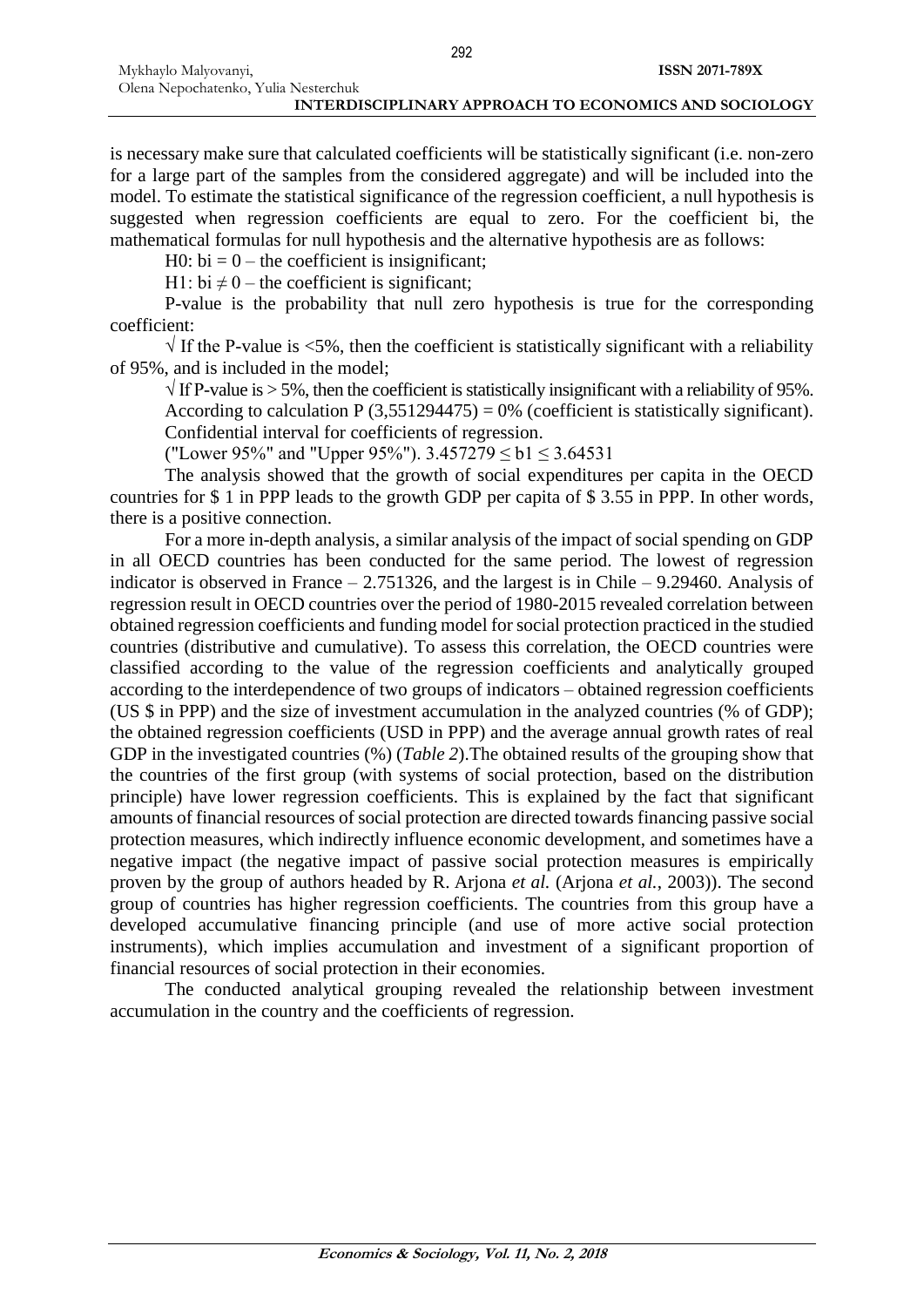Table 2. The results of the analytical grouping of OECD countries according to the relationship between investment accumulation and average annual growth rates of real GDP (average for 1980-2015)

| Groups              | Countries                                                                                                                                                      | of countries<br>in the group | USD US<br><b>PPP</b> | The number Mean value, Investment<br>accumulation<br>as % of GDP | Average annual<br>growth rate of<br>real GDP,% |
|---------------------|----------------------------------------------------------------------------------------------------------------------------------------------------------------|------------------------------|----------------------|------------------------------------------------------------------|------------------------------------------------|
| $2.75 -$<br>3.84    | Austria, Belgium, Denmark,<br>Finland, France, Germany, Greece,<br>Italy, Spain, Portugal, Sweden,<br>Japan                                                    | 12                           | 3.28                 | 14.86                                                            | 1.87                                           |
| $3.84 -$<br>4.92    | Australia, Czech Republic, Estonia,<br>Hungary, Iceland, Ireland,<br>Luxembourg, Netherlands, Norway,<br>Poland, Slovenia, Switzerland,<br>United Kingdom, USA | 14                           | 4.36                 | 62.98                                                            | 2.94                                           |
| 4.92<br>and<br>more | Canada, Slovakia, Israel, Turkey,<br>Korea, Chile, Mexico                                                                                                      | 7                            | 7,16                 | 25,51                                                            | 4,51                                           |
|                     | Total                                                                                                                                                          | 33                           |                      |                                                                  |                                                |

*Source*: own compilation.

The obtained empirical correlation between these factors wade up  $n = 532.852702.29$ that conforms to 0.44 t-criterion value. This indicates a moderate connection between the outcome Y and the factor predictor X. To confirm the received connection, statistical significance of the relation strength indicator was checked. In order to check the null hypothesis when general correlation coefficient of a normal two-dimensional random variable equals to zero (empirical correlation relation) under the rival alternative hypothesis H1  $\neq$  0 at the significance level  $\alpha$ , it is necessary to calculate the observable value of the criterion  $t_{fact.} = \eta n-21$  -  $\eta$ 2 and according to Student's t-distribution table, to find the critical point  $t_{crit.}$ Of bilateral critical area at the given level of significance  $\alpha$  and the number of degrees of freedom  $k = n-2$ . If  $t_{fact} < t_{crit}$ , there are no reasons to reject the null hypothesis.

If  $t_{fact.} > t_{crit.}$  – the null hypothesis is rejected.

In our case  $t_{fact.} = 0.44311 - 0.442 = 2.76$ .

According to Student's t-distribution table with a significance level  $\alpha$  = 0.05 and degrees of freedom k = 31 we find t<sub>crit</sub>: t<sub>crit</sub>. (n-m-1;  $\alpha$  / 2) = (31; 0.025) = 2.021 where m = 1 is the number of independent variables.

Since  $t_{\text{fact}} > t_{\text{crit}}$ , we reject the hypothesis, when correlation coefficient equals to zero. In other words, the correlation coefficient is statistically significant. At the same time, the determination coefficient is only  $\eta$ 2 = 532.852702.29 that conforms to 0.20 t-criterion value. That is, variation of the dependent indicator (coefficient of regression) is by 19.72% due to the differences between the variables, and by 80.28% due to other factors. That is, in the countries with systems of social protection based on accumulative principles, the growth of social expenditures has a stronger effect on the country's economic development than in the countries with distributive (or solidarity) social protection systems.

At the same time, another analytical grouping showed that countries with higher regression coefficients had higher average annual growth rates of real GDP. Annual growth rates of real GDP in the first group of countries makes up on the average 1.87% for the period under study with the mean value of regression coefficient  $3.28$ , in the second group  $-2.94\%$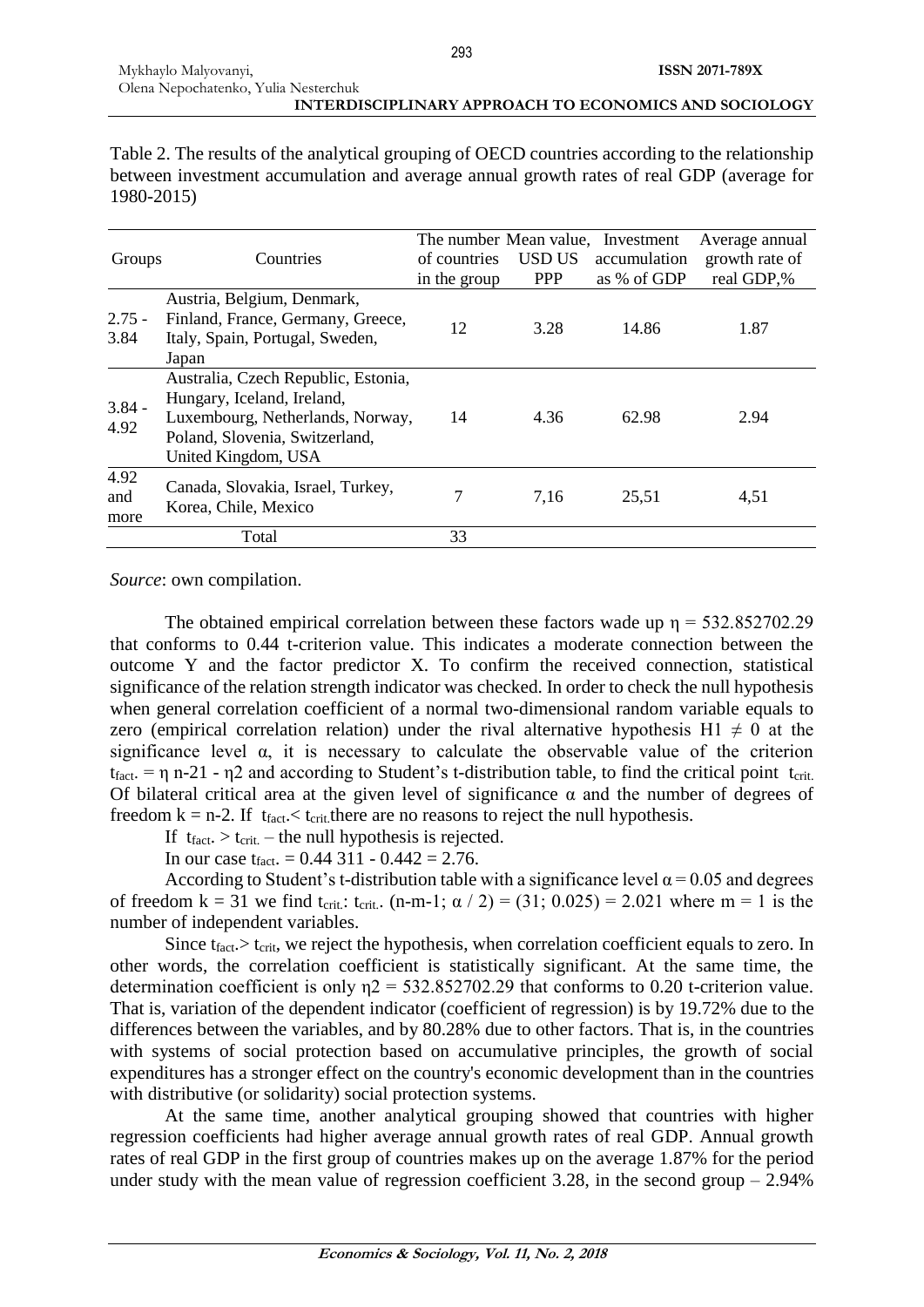with mean value 4.36 and the third one  $-4.51\%$  with mean value 7.16.

The results of the study statistically confirm this relationship, which gives greater validity to the obtained results.

Thus, the empirical correlation ratio is  $\eta = 0.971.61$  that conforms to 0.78 t-criterion value, indicating that there is a strong connection between the outcome variable Y (average annual growth rate of real GDP) and predictor variable X (obtained regression coefficients).

Critical values of Student's distribution were calculated:

 $t_{\text{fact}} = 0.78311 - 0.782 = 6.89$ ; according to Student's t-distribution with a significance level  $α = 0.05$  and degrees of freedom  $k = 31$  we find t<sub>crit</sub>, t<sub>crit</sub>, (n-m-1;  $α / 2$ ) = (31; 0.025) = 2.021 this enables us to state that the correlation coefficient is statistically significant.

Obtained determination coefficient was  $n^2 = 0.971.61$  that conforms to 0.60 t-criterion value. Thus, the variation is 60.47% due to the differences between the variables, and 39.53% due to other factors.

The conducted empirical analysis supports the hypothesis about positive effect of social expenditures on economic growth and scientific conclusions of R. Arjona *et al.* (Arjona *et al.*, 2003) concerning the fact that the use of different models of social protection and its tools (active and passive) has different effects on the country's economic development. At the same time, the results showed that in general, social expenditures positively affect economic development, but they should be harmoniously related to economic indicators of the country, which directly influence the formation of the funding sources of social protection of population. That is, economic resources should create a fundamental basis and be a form of economic content of social protection. In addition, growth of social spending should not outpace the growth rates of economic indicators. In most developed countries there has been a violation of this principle over the past 30 years, which has led to the current crisis of funding national social security systems.

This situation forced most OECD countries to take a number of measures to reform their own social protection systems, which were primarily aimed at increasing the share of accumulative systems and optimizing public spending on social objectives. It should be noted that countries that initially favored a cumulative principle in national social protection systems have less problems with their financing of economic and demographic nature.

### *1.2. Performance of non-state social insurance institutions in Ukraine*

Nowadays, non-state social insurance in Ukraine is implemented through two interrelated systems: non-state social voluntary insurance, carried out by insurance companies in accordance with the Law of Ukraine "On Insurance" within the scope of personal insurance (by concluding insurance contracts), and non-state pension insurance, which is carried out in accordance with the Law of Ukraine "On non-state pension provision" through: non-state pension funds (by concluding pension contracts); insurance companies (by concluding contracts on pension insurance, risk insurance of disability or death of a member of the fund); and banks (by concluding agreements on opening pension deposit accounts for the accumulation of pension savings).There are numerous organizational and financial interrelations within these systems.

Formation of a new concept of the implementation of a social protection system in Ukraine implies a gradual transition from distribution system of social protection to the mixed one, where accumulative principle of financing welfare payments and benefits becomes more crucial. An essential prerequisite for sustainable and financially balanced development of this multilevel system is mandatory functioning of a developed system of non-state social insurance. Analysis of financing social protection in Ukraine (Malyovanyi *et al.*, 2015) revealed that the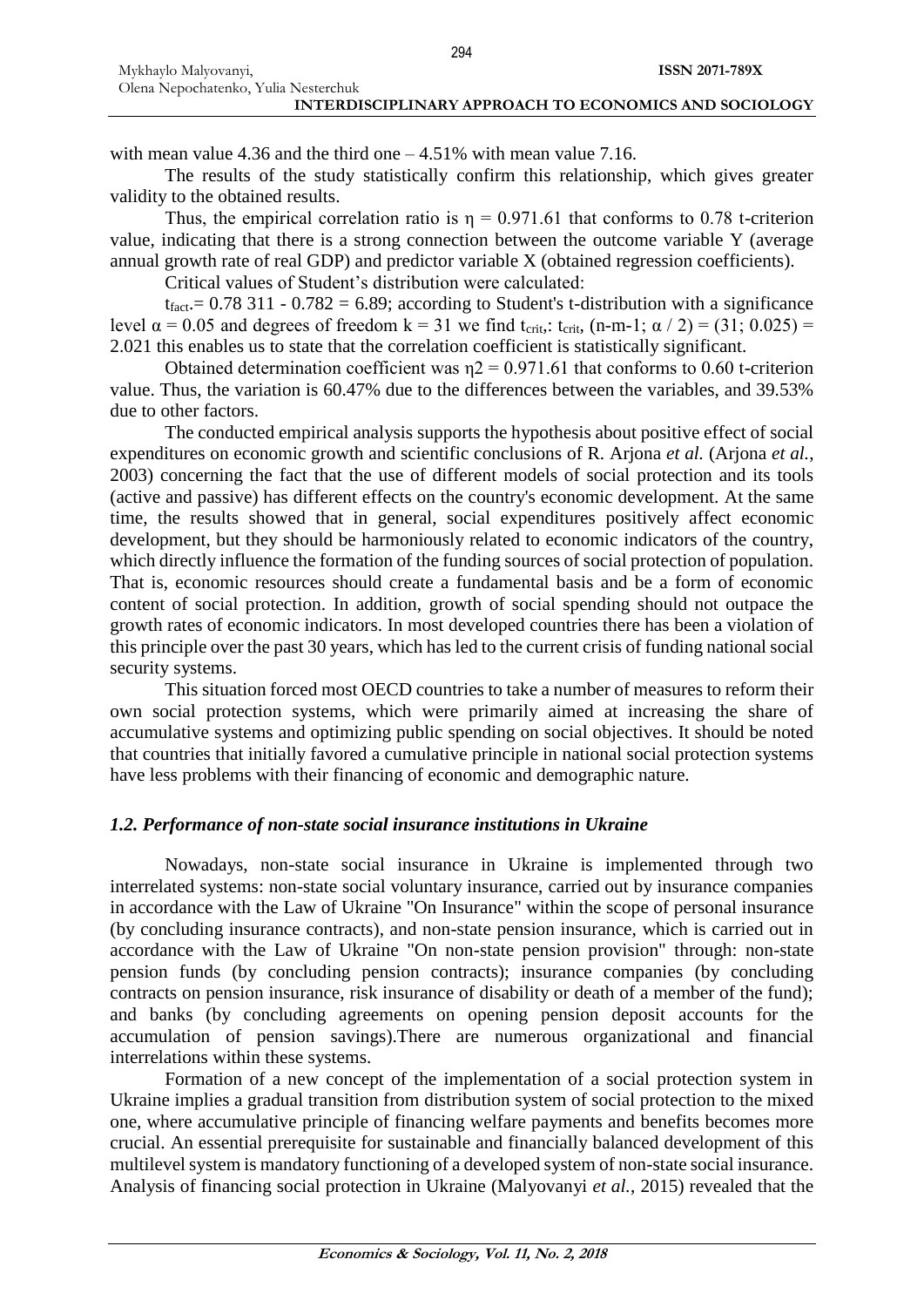state/government is not unable to guarantee citizens stable financing of all welfare payments and benefits in the long run (especially in the area of pension insurance), which leads to the search of new funding sources. In today's world practice, institutes of non-state social insurance are the most effective mechanism for creating additional financial sources. On the one hand, such system strengthens social protection in the country, and, on the other hand, it can be a powerful source of investment resources. Investment activity of non-state social insurance institutions promotes efficient development of the financial market, distribution of capital between sectors of economy, ensuring stable of stock market, a partial unloading of public finances and is a powerful driver of economic development.

Nowadays, third level of social protection system is only at the beginning of its formation in Ukraine and is represented by such financial institutions as private pension funds and insurance companies, which carry out their activities in the field of life insurance and personal insurance. This level may also include all social activities of business, which manifests itself both through the payment of employers in the favor of their employees insurance premiums in the private pension fund and insurance companies, as well as direct social activities at enterprises (through the creation of social funds, provision of free medical care, various types of social payments and benefits, etc.).

The size of the financial assets of non-state social insurance system does not reach 0.5% of all financial expenditures of the social protection system in Ukraine, which indicates insignificant role of this level in the social protection system (Malyovanyi & Melnyk, 2014).

Development of the system of non-state social insurance is influenced by external factors (they do not depend on the activities of institutes of non-state social insurance, but can be minimized at the state level) and internal factors (directly related to the activities of institutes of non-state social insurance) factors. These factors directly affect the profitability (lossmaking) of non-state social insurance institutions, which in its turn reduces or increases the demand for accumulative insurance programs.

Formation of the demand for accumulative insurance programs can be analyzed using the life cycle income model developed by Franco Modigliani (Modigliani, 1966). This model explains the peculiarities of demand generation for programs of non-state social insurance institutions in Ukraine.

The essence of this model is that households decide on the amount of consumption in the current period, based not on current income, but on the income that they can receive during their lives. Modigliani explains this behavior by the principle of the marginal utility of declining consumption, from which it follows that the benefit derived from the adjustment of consumption in different periods will continue to exist as long as there are differences in consumption between periods (*Graph 1*.) (Modigliani, 1966).

Households are seeking to adjust their current consumption so that it should be uniform constant throughout their lifetime. Therefore, during the working life, employees seek to ensure the accumulation of wealth (W), trying not to reduce their average consumption after retirement.

One of the methods to create this accumulation is a variety of non-state social insurance programs.

The amount of accumulated wealth in the system of non-state social insurance will depend on two main factors: the amount of insurance premiums paid in favor of the insured person and the average level of return on investment.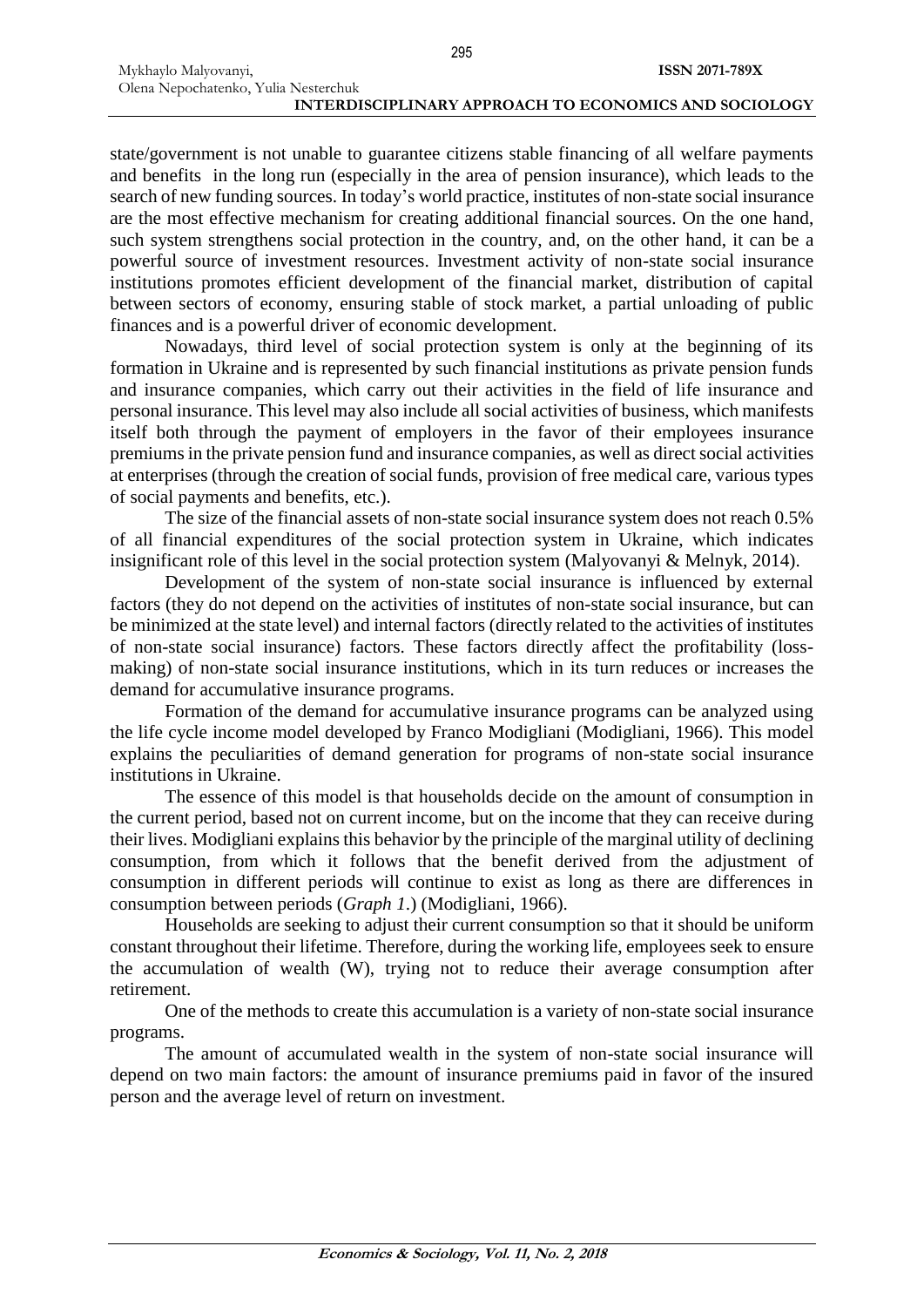296





The formula for the size of pension savings (PN) will be exponential in nature and will include the following components: wages (income) (W); average annual growth of wages (income) (q); the rate of insurance premiums on wages (income) in the accumulation system (in the voluntary system, the interest deduction) (s); retirement age (RA), average age of entering employment (T) and average return on investment  $(\alpha)$ :

$$
PN = \sum_{i=1}^{RA-T} (W^*s^*(1+q)^{i-1}*(1+\alpha)^{RA-T-i}
$$
(1)

Whereas, the size of the pension payments (PV), and hence, the amount of current consumption (C) of a retired person will be determined by the size of pension savings (PN):

$$
PV = \frac{PN}{d*12}
$$
 (2)

where:  $d$  – the duration of pension payments, years (this formula can be used when calculating the pension for a specified period. When establishing the size of the life pension, other actuarial calculations are used, but they are also based on the amount of pension savings).

Thus, the size of pension payments (PV), which mainly form the current consumption (C) of aged persons, will be as follows:

$$
PV = \frac{\sum_{i=1}^{P_A - T} W^* (1+q)^{i-1} * (1+\alpha)^{P_A - T-i}}{d^* 12}
$$
(3)

At the same time, the subject is trying to ensure the maximum possible replacement rate (KZ), which characterizes the ratio of pension payments (PV) and wages (income) received by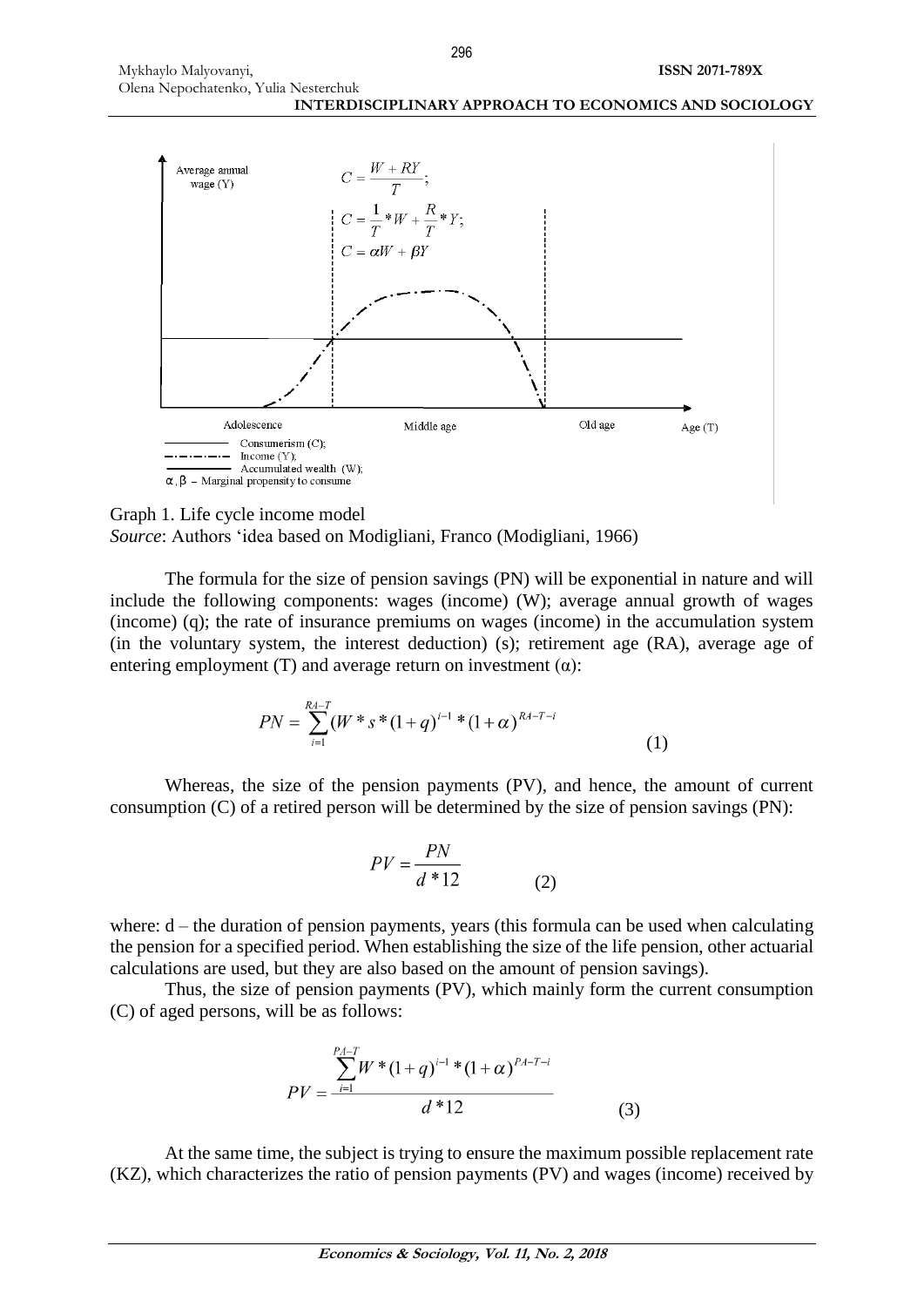From the above mentioned mathematical formulas it is possible to conclude that under all equal conditions (wage (income), retirement age, duration of the labor period) the size of return on investment is exponentially critical for the size of pension savings (PN), and, consequently, the size of pension payments (PV), forming the current consumption of pensioners.

For the analyzed period (2008-2015), only 40% of all Ukrainian private pension funds, executing vigorous activity, were profitable. If in 2009, when the inflation rate was 15.9%, the proportion of funds with positive average annual real profitability was made up 50%. Then in 2014, when inflation was lower and amounted to 12.1%, such this proportion share was 32.84%.

Thus, the real profitability of private pension funds is influenced not only by objective factors (inflation rate), but also by subjective factors, including low efficiency of pension asset management. This is proved by the unstable indexes of investment activity of Ukrainian private pension funds in comparison with average world indexes (*Table 3*).

| No | Variables                 | Private pension funds (Large<br>Pension Funds, World) | Private pension fund (Ukraine)* |
|----|---------------------------|-------------------------------------------------------|---------------------------------|
|    | Arithmetical average      | 7,63                                                  | $-31,89$                        |
| 2. | Median                    | 7,4                                                   | $-24,86$                        |
|    | Modal value               | 4,7                                                   | $-15,9$                         |
|    |                           | Variation indicators                                  |                                 |
|    |                           | Absolute variation indicators                         |                                 |
| 4. | Range of variability      | 30,7                                                  | 183,67                          |
|    | Average linear deviation  | 4,03                                                  | 16,56                           |
| 6. | Dispersion                | 28,05                                                 | 620,01                          |
|    | Average square deviation  | 5,3                                                   | 24,9                            |
|    |                           | Relative variation indicators                         |                                 |
| 8. | Coefficient of variation  | 69,41                                                 | 78,08                           |
| 9. | Relative linear deviation | 52,82                                                 | $-51,93$                        |

Table 3. Analytical variability factors of investment activity of private pension fund in 2015

\* Indicators of 2013-2015 without taking into account the temporarily occupied territory of the Autonomous Republic of Crimea, the city of Sevastopol and parts of the zone of anti-terrorist operation. *Source*: own compilation. Authors' calculation based on data: World – Annual Survey of Large Pension Funds and Public Pension Reserve Funds. Report on pension funds' long-term investments. OECD, 2016. [http://www.oecd.org/daf/fin/private-pensions/2015-Large-Pension-](http://www.oecd.org/daf/fin/private-pensions/2015-Large-Pension-Funds-Survey.pdf)[Funds-Survey.pdf:](http://www.oecd.org/daf/fin/private-pensions/2015-Large-Pension-Funds-Survey.pdf) Ukraine – National Commission for the Regulation of Financial Services Markets of Ukraine. – [Electronic resource]: Access mode: [http://nfp.gov.ua/content/oglyad](http://nfp.gov.ua/content/oglyad-rinkiv.html)[rinkiv.html](http://nfp.gov.ua/content/oglyad-rinkiv.html) (application date 21.10.2017).

If variation coefficient of real average annual income of the world's private pension funds makes up 69.41 and the average square deviation is 5.3, then in Ukraine these indicators account for 78.08 and 24.9 respectively for the analyzed period. This confirms the fact about the variability of private pension funds' income in Ukraine, which negatively affects confidence in their programs, since it makes impossible any real planning of financial indicators of their activities.

Low level of real income in Ukraine is due to the high level of inflation. However, if we analyze the nominal income of pension assets in Ukraine, it is low compared to alternative financial investment-tools (placement of funds on fixed deposit accounts).

For the analyzed period (2008-2015), 75.94% of private pension funds had positive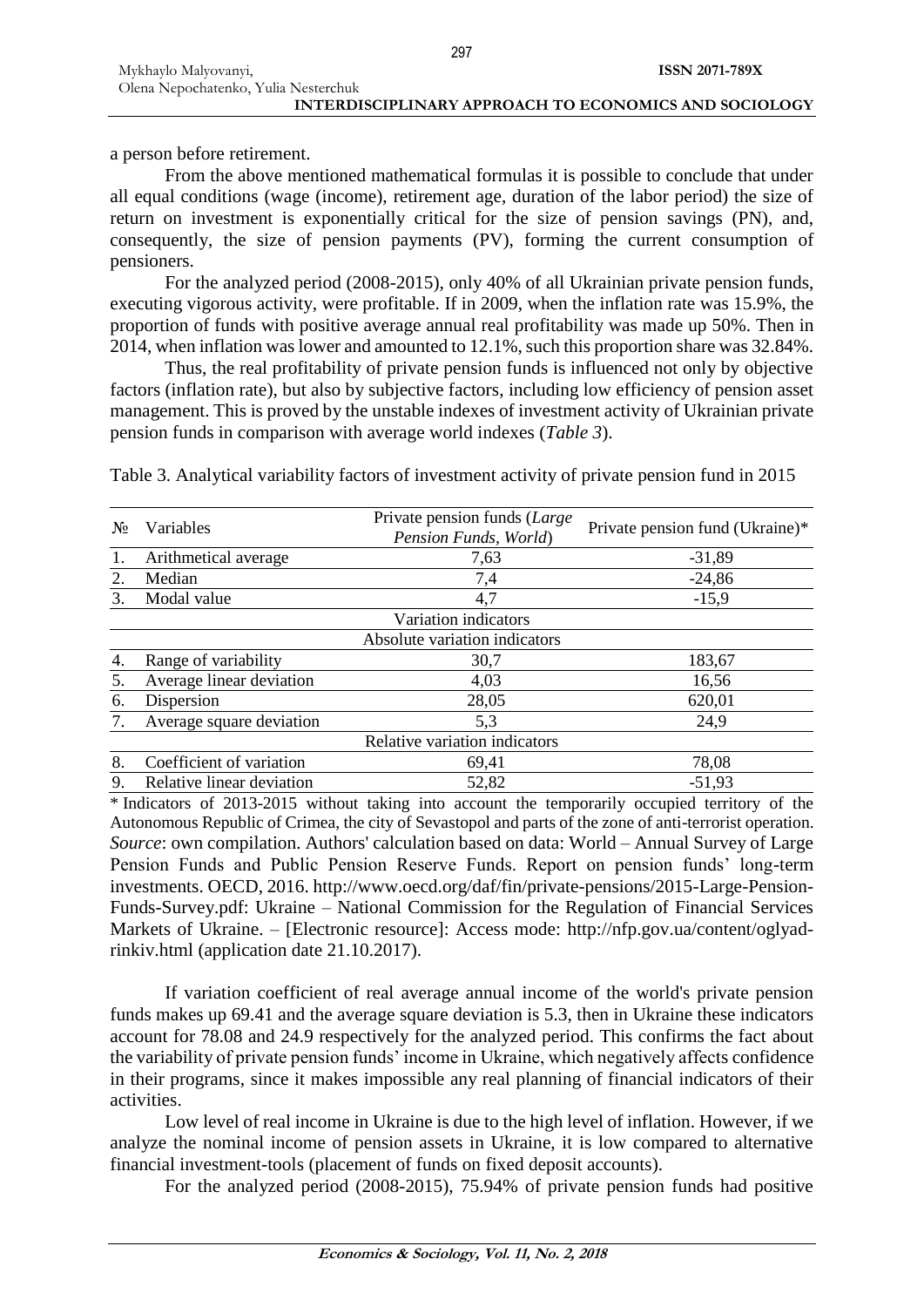average annual nominal income, of which 26.3% had nominal income at the level of 10-20% and only 10.6% – more than 20%. This negatively affects the demand for products of private pension fund, since it is more profitable for potential clients to place their funds on fixed deposits or to buy foreign currency (for example, US dollars).

The calculations show that both nominal and real income of pension assets in Ukraine are far less than the income of other financial instruments, which ultimately affects the formation of demand for non-state pension insurance schemes.

Indices of investment portfolios of Ukrainian private pension funds are volatile. Consequently, the current development level of pension assets management of private pension funds along with high inflation rates does not allow to achieve stability of the indicators of the world's private pension funds, as well as to be permanently in the area of positive real income.

According to the authors, the main reason for the low profitability of private pension funds is low efficiency of pension asset management, which manifests itself through poorly thought-out investment strategy (in particular, the purchase of highly risky securities), as well as low quality of investment portfolio.

### **2. Methodological approach**

Statistical and analytical data were the informational background for the study: OECD (https://data.oecd.org/); National Commission for the Regulation of Financial Services Markets of Ukraine (https://nfp.gov.ua). Studies are based on system data from all OECD countries for the years 1980-2015 (Recent Available Data). The analysis of the activity of non-state pension funds in Ukraine was carried out in 2008-2015 (despite the fact that the system of non-state pension insurance in Ukraine has been operating since 2004, statistical reporting covering all aspects of its functioning (including investment activity) has been carried out since 2008).

During the study, the following research methods were used:

1) correlation-regression analysis was used to determine the impact of social expenditures on the economic development of OECD countries (*Table 1*). The study was extended due to the analysis of influence of social expenditures on GDP in OECD countries for the same period (2008-2015). Obtained regression coefficients were used in analytical grouping to confirm the hypothesis about a positive impact of non-state social insurance institutions development on economic growth in OECD countries (*Table 2*);

2) for the estimation of investment activity of non-state pension funds in Ukraine and comparison with the indicators of the largest private pension funds in the world, the indicators of variation were calculated (*Table 3*);

3) for the optimization of investment portfolio of the private pension fund of Ukraine H. Markowitz method of investment portfolio optimization was used (Markowitz, 1952);

4) the development of proposals to improve the management of investment activities of non-state social insurance institutions in Ukraine is based on the use of the Smart Investor rule («Prudent Investor»).

### **3. Conducting research and results**

Several classic investment strategies are used in the management of pension assets of the private pension funds of Ukraine: conservative, balanced and aggressive strategy. Conservative strategy involves placement of assets exclusively in financial market instruments with low risk and regular income – government bonds, bonds of large enterprises, deposits of leading banks, etc. The main objective of this strategy is to save investments and ensure a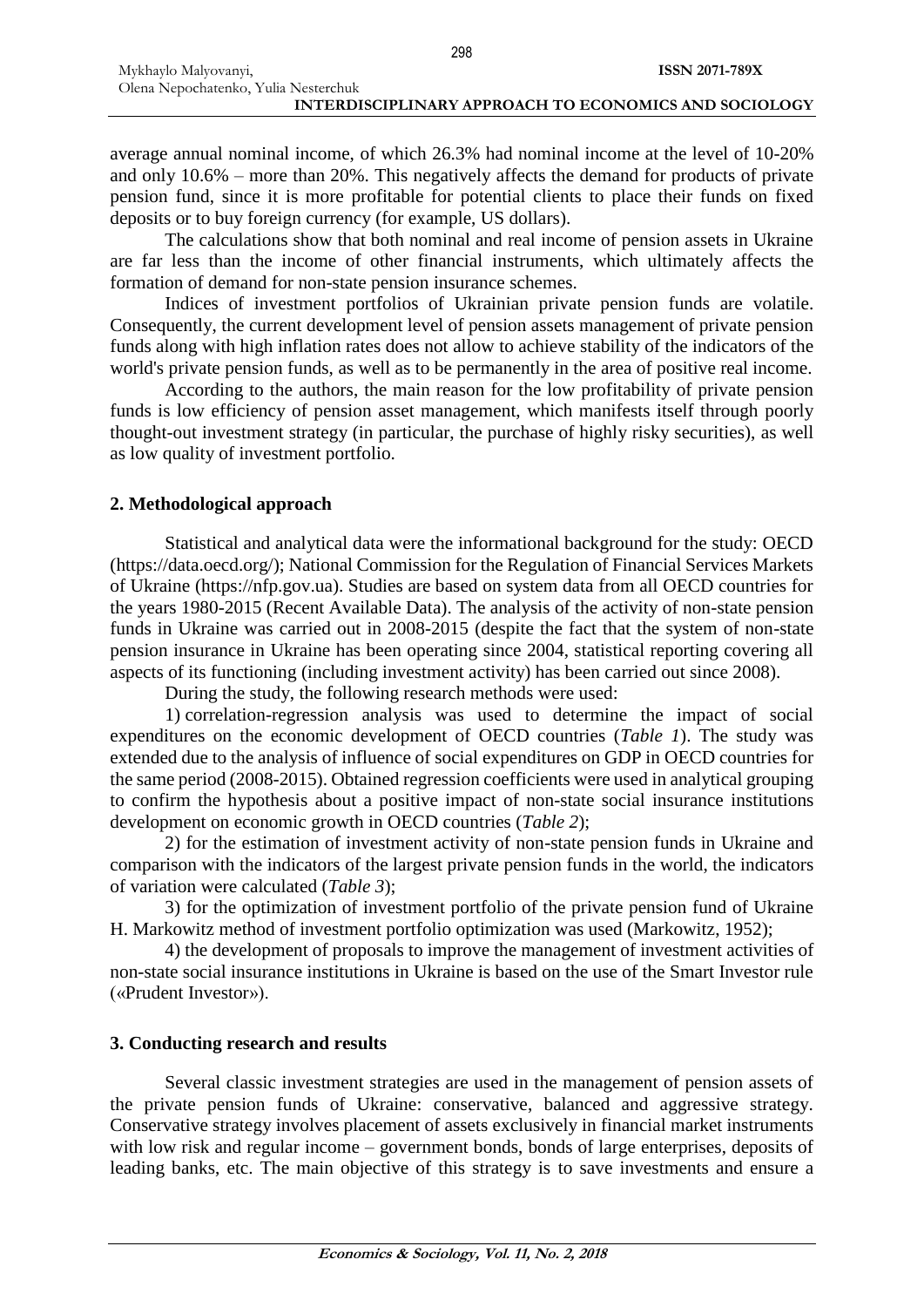positive real return. Balanced strategy implies assets allocation in a wider range of instruments of the financial market – government bonds, bonds of large enterprises, deposits of leading banks, shares of large enterprises. Balanced approach to the ratio of risk and income is a distinctive feature. Aggressive strategy suggests assets allocation in high-risk financial instruments that have a high potential for growth under positive stock market trends. The main objective is to ensure a high return on investment assets.

The structure of investment pension assets in Ukraine shows that the vast majority of private pension funds pursues a conservative or balanced investment policy, when the main part of pension funds is invested in low-income but low-risk financial assets (although after a series of bankruptcies of commercial banks in Ukraine placement of retirement assets term deposits is difficult to attribute to low-risk ones).

According to the opinion of the authors, which coincides with point of view of many scholars on this issue (Abramov & Chernova, 2015; Kaminsky & Lomovatskaya, 2011; Nebaba, 2015; Postnaya, 2014; Cherkasova, 2014), this is not because private pension funds tend to reduce their risks, but because there are no high-quality financial instruments in Ukraine that would guarantee a sufficient level of profitability with relative safety of investment.

The yield of the main stock market instruments that are allowed for investment of retirement assets has a rather high volatility, which prevents private pension funds from providing regular investment returns. Since the investment strategies in place do not imply rapid reaction or adaptation to changes in the stock market. Only the yield of deposits government securities during the period under study has low volatility, while other financial instruments in which retirement assets are allocated show a high degree of variability of their yield. High volatility of financial instruments is the evidence of low level of the stock market development in Ukraine, that unables to really assess the value of a particular security (for example, share value of a share of Ukrainian enterprises in a rather short period of time varies by tens percent), and does not provide investors with financial instruments of high quality that would show a positive real return over a relatively long period of time.

The analysis of the investment of pension funds in bonds and shares of Ukrainian emitters has shown a low level of management of the investment strategy of private pension funds, which respectively affects the investment return. Thus, private pension funds invest in retirement assets mainly in shares of the second and third levels of listing, which is quite risky. Thus, 27.5% of shares acquired by non-state pension funds are securities of the first level of listing, 52.4% – of the second and 20.1% – of the third level. A similar situation is observed with corporate bonds in the structure of investment portfolios of private pension funds. Only 2% of bonds purchased by non-state pension funds belong to the first level of listing, 29% – to the second level and 69% – to the third level of listing (Tumanova, 2011, p. 10).

One of the main ways of solving this problem, together with simultaneously efficiency improvement of pension assets management and ensuring their regular returns is to improve investment strategies of private pension funds of Ukraine taking into account advanced foreign experience. Special mention should be made of improving the allocation of pension assets among financial instruments.

In worldwide practice various investment strategies are used. One of the most effective investment strategies providing a regular return on retirement funds is the use of the Smart Investor rule. Researchers have shown that in the countries with Smart Investor rule in place, income of investment portfolios of private pension funds is higher and risks are lower (Davis & Yu-Wei, 2009).

Smart Investor rule in developed countries of the worldwide is enshrined in normative and regulatory documents: in the Directive 2003/41 / EU of the European Parliament and of the Council of 3 June 2003 "On the activities of institutions for labor pension provision and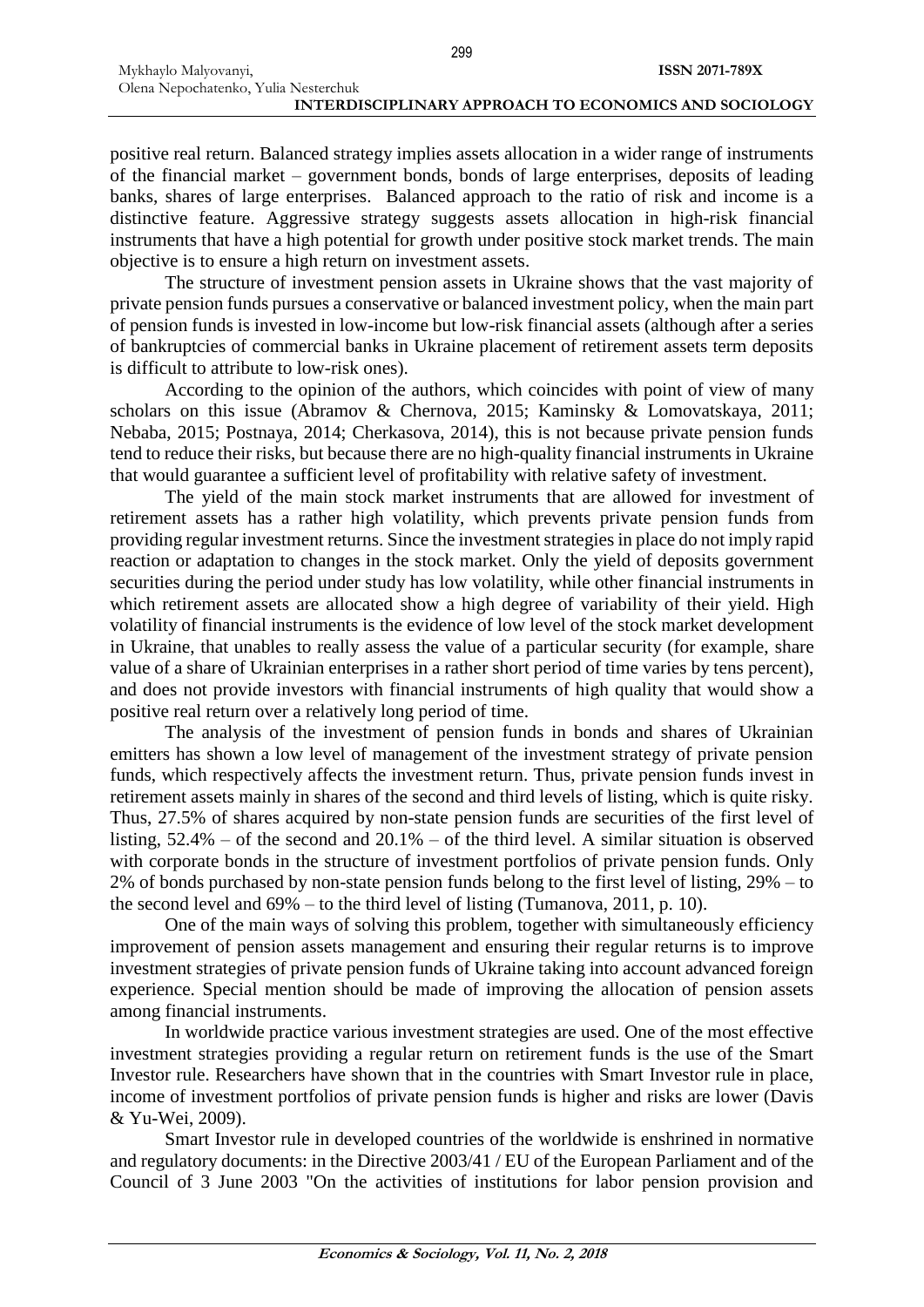supervision", the recommendations of the OECD Council on "The Basic Principles of the OECD on Asset Management of the Pension Fund" of June 5, 2009 and the United States Uniform Prudent Investor Act.

One of the most effective ways of improving pension assets management in Ukraine is gradual abandonment of quantitative methods of regulating composition and structure of investment portfolio of non-state social insurance institutions to the principles and rules of a Smart investor strategy that allows them to respond more adequately to changes in the economy and the stock market while maintaining transparency and reliability of investments.

The essence of the Smart investor strategy lies in the fact that the management system of non-state social insurance (or asset management company) is a fiduciary responsibility, according to which it is necessary to diversify investment portfolio in order to obtain the best returns at an acceptable level of risk.

One of the key aspects of managing retirement assets based on Smart investor strategy is their distribution by type of financial assets. 90% of investment results depend on the accuracy of choosing the structure of an investment portfolio (Davis, 2002).

To optimize the structure of the investment portfolio, the following objectives are to be observed: maximization of income obtained from pension assets allocation in a certain type of financial asset; reducing the riskiness of financial assets included in the investment portfolio; increase in the total amount of pension assets.

In order to optimize the investment portfolio, Markowitz method of investment portfolio optimization was used (Markowitz,1952).

The optimal investment portfolio is the one that provides minimum risk for a given value of profitability E and maximum profitability at a given level of risk (r). The degree of correlation of financial assets included in the portfolio exerts the main influence on the risk of the whole investment portfolio: the lower the level of correlation, the lower the portfolio risk.

If investment portfolio consists of 2 or more financial assets, then for any given level of profitability, there is an infinite number of combinations of investment portfolio structures with the same level of return. Thus, the main task is to find a combination with the expected rate of return E (rn) providing a minimum risk. Namely, it is necessary to find the minimum value of portfolio variances:

$$
\sigma_n^2 = \sum_{i=1}^n W_i^2 \sigma_i^2 + \sum_i^n \sum_j^n W_i W_j p_{i,j} \sigma_i \sigma_j
$$
\n(4)

under given initial conditions:

$$
E(r_{\text{portfolio}}) = \sum_{i=1}^{n} W_j E(r_j)
$$
\n
$$
\sum_{i=1}^{n} W_i = 1
$$
\n(5)

To find optimal investment portfolio consisting of n-number of financial assets the following calculations were made::

1) n the value of expected return E  $(r_i)$ , where  $i = 1, 2, \ldots n$  – each financial asset in the investment portfolio;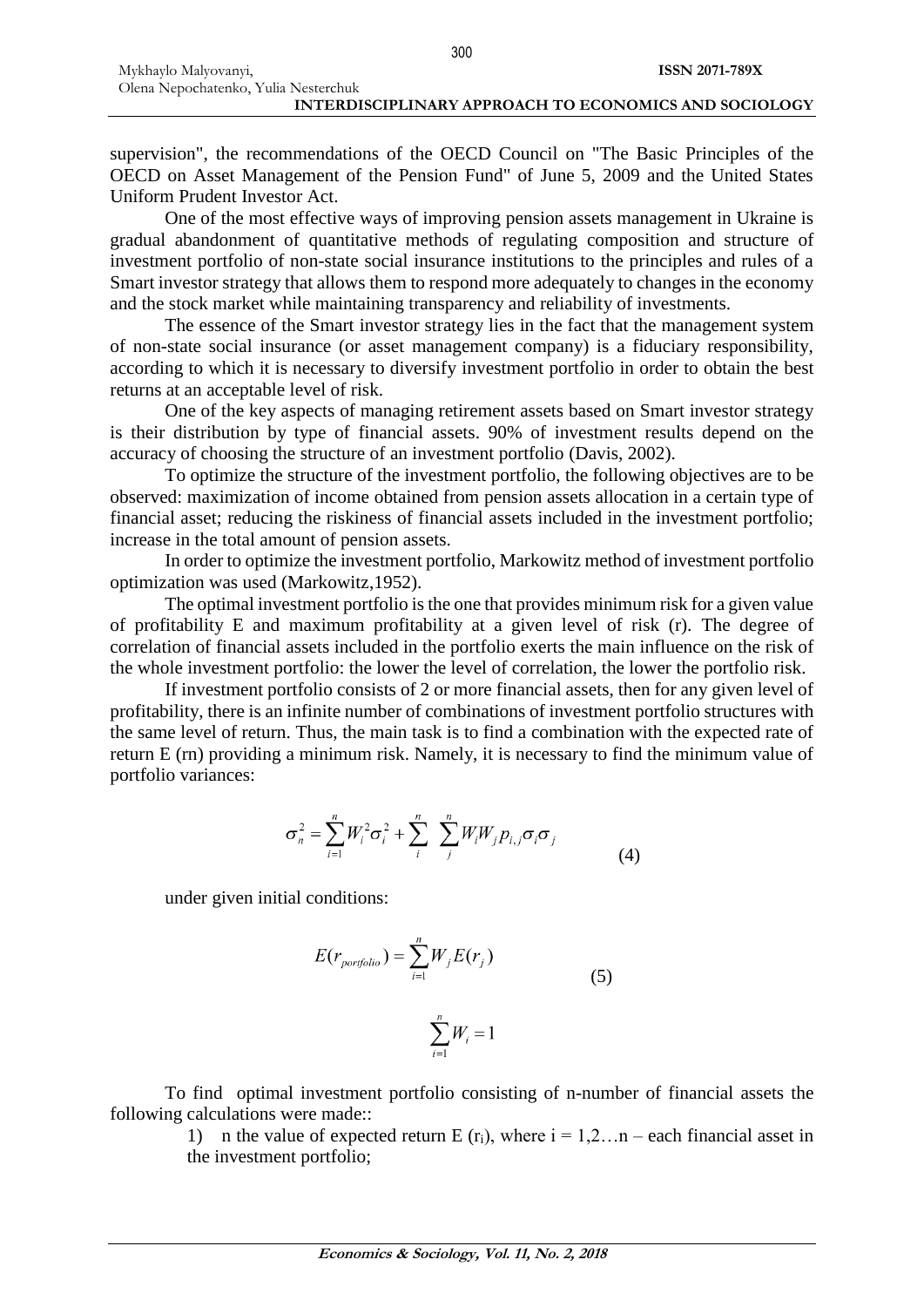- 2) n value of dispersions  $\sigma^2$  of each financial asset;
- 3)  $n(n!)/2$  value of co-variance  $\sigma_{i,j}$ , where j = 1,2...n.

As a result of substitution of the obtained values of E (ri),  $\sigma^2$ <sub>i</sub>,  $\sigma$ <sub>i,j</sub>, we defined  $W$ <sub>i</sub> – specific share of each financial asset in the investment portfolio with a given level of return.

As one and the same portfolio with the same structure under various social and economic conditions gives different return due to the change of a current state of the market, the structure of two investment portfolios was calculated: under favorable economic conditions with low inflation rate and under economic downturn with high inflation level (*Table 4*).

|                                          | Investment portfolio No1   | Investment portfolio No <sub>2</sub> |  |  |
|------------------------------------------|----------------------------|--------------------------------------|--|--|
| Financial assets                         | (economic growth is        | (economic growth is less             |  |  |
|                                          | over 0%, inflation rate is | than 0%, inflation rate is           |  |  |
|                                          | less than $10\%$ )         | more than $10\%$ )                   |  |  |
| Funds on bank deposits                   | 33,9                       | 45,7                                 |  |  |
| securities guaranteed by the Council of  |                            |                                      |  |  |
| Ministers of the Autonomous Republic     | 0                          | $\theta$                             |  |  |
| of Crimea, local councils                |                            |                                      |  |  |
| securities guaranteed by the Cabinet of  | 8,6                        |                                      |  |  |
| Ministers of Ukraine                     |                            | 15,2                                 |  |  |
| bonds certificates of Ukrainian emitters | 32,6                       | 24,9                                 |  |  |
| shares of Ukrainian emitters             | 18,9                       | 6,5                                  |  |  |
| mortgage securities                      | 0                          | $\theta$                             |  |  |
| property                                 | 4,0                        | 3,5                                  |  |  |
| banking metals                           | 1,8                        | 4,1                                  |  |  |
| legal assets                             | 0                          | $\theta$                             |  |  |
| other assets                             | 0,2                        | 0,1                                  |  |  |
| Calculated real return of a portfolio %* | 13,9                       | 0,8                                  |  |  |

Table 4. Suggested investment portfolios for non-state social insurance institutions in Ukraine

*Source*: own compilation.

Investment portfolio No. 1 is characterized by a larger proportion of specific share fractions and bonds of Ukrainian issuers that are more profitable but more risky than other financial assets. In a favorable economic situation and under low inflation rates, the increase in the share of financial assets data makes it possible to increase the overall return on investment portfolio without significantly increasing its risk profile. At the same time, under unfavorable economic situation and high inflation rates, it is recommended to increase the share of low-risk financial assets (cash in bank deposits and government bonds). It should be noted that the suggested investment portfolios are calculated exclusively for those financial assets that are currently used by non-state social insurance institutions in Ukraine in their investment activity.

Taking into account the estimated optimal investment portfolios, the following conceptual algorithm for managing investment activities of the non-state social insurance institution is suggested upon condition that prudent investor strategy is used (*Graph 2*).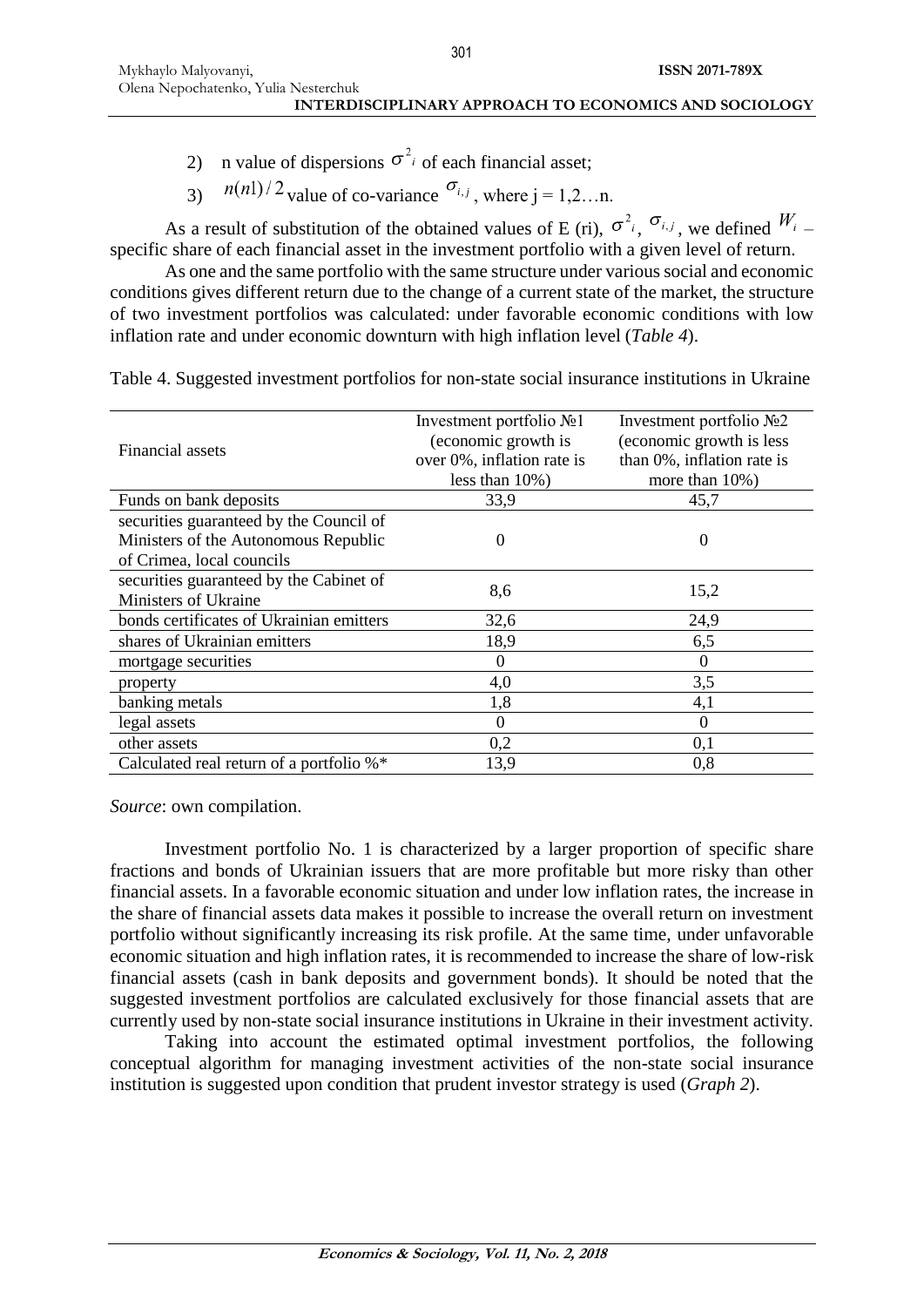

Graph 2. The algorithm of investment activity management of the non-state social insurance institute on the basis of the of Prudent Investor strategy *Source*: own compilation.

**ISSN 2071-789X**

Mykhaylo Malyovanyi,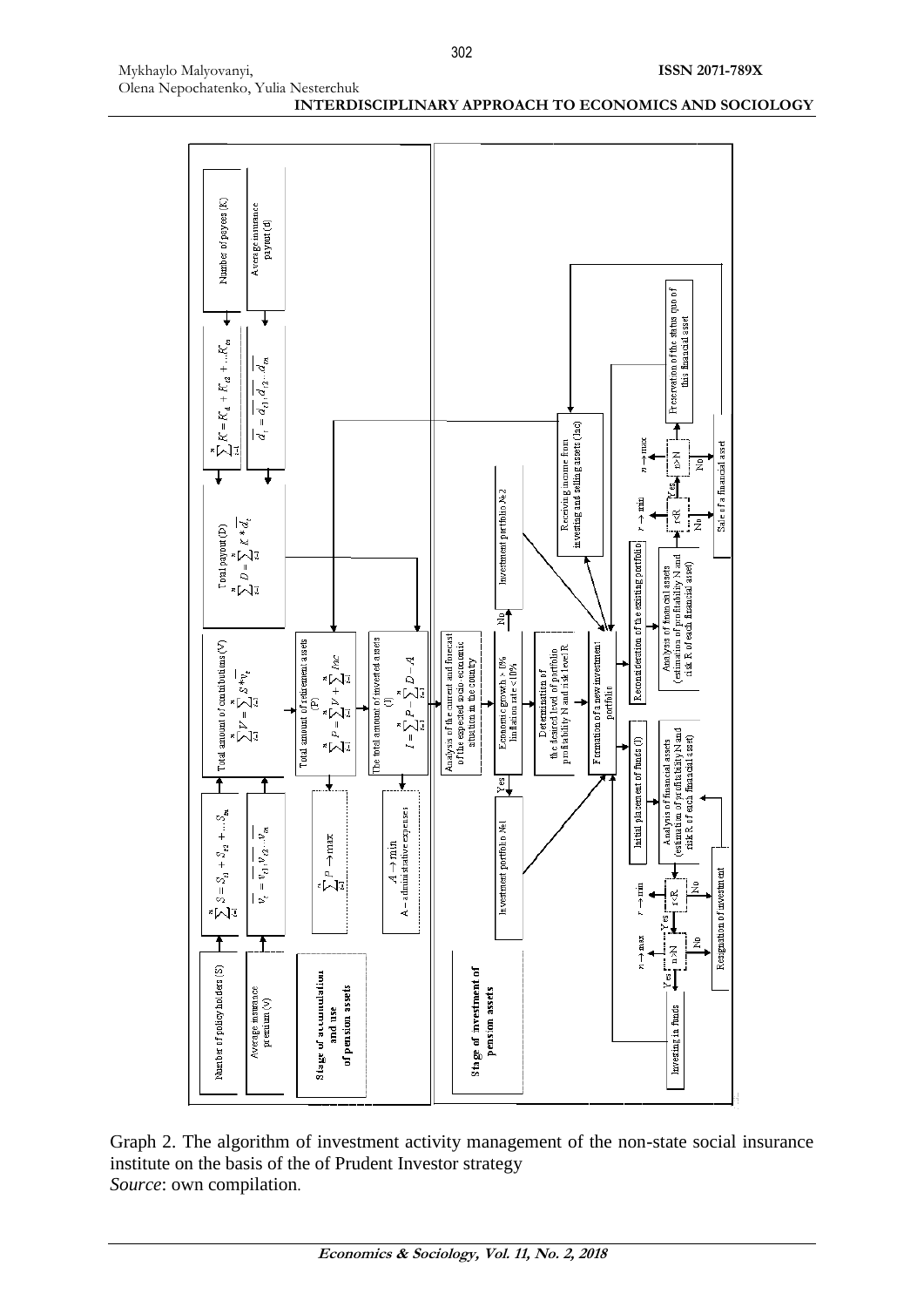303

Given model of investment resources management of non-state social insurance institutes is the most appropriate way for improving the existing policy of pension assets allocation in Ukraine. Pursuing this policy will contribute to the development of a more flexible investment assets management, which will allow non-state social insurance system to respond adequately to market changes while maintaining the transparency and reliability of investments and sustained growth in retirement assets in the long run.

### **Conclusion**

At the present development stage of social protection systems, a gradual transition from the solidarity principle of financing to the accumulative concept is taking place under the influence of demographic and economic changes. The findings of this study present evidence that increasing the share of non-state social insurance institutions positively affects economic growth. At the same time, a number of socio-economic factors affect the development of nonstate social insurance system in different countries, which may slow down the processes of financial structure rearrangement of social protection systems. According to our research, slow development of non-state social insurance system in Ukraine is caused, in particular, by a low level of profitability of investment activity, which reduces the potential demand for insurance products across the population.

Along with inflationary processes and underdeveloped financial market, it can be explained by low efficiency of investment activity management. To solve this problem, the authors calculated optimal investment portfolios depending on the existing socio-economic conditions and developed an algorithm for managing the investment activity of the non-state social insurance institution based on the Prudent investor strategy. This will increase the profitability of investment activities of non-state social insurance institutions, which will positively affect the increase in demand for insurance products across the population of the country. The increase in the share of non-state social insurance in the long-term will positively affect not only the financing of social protection of the population (in particular, because of the reduction of the burden on public finances), but will also contribute to economic growth through the intensification of investment activity at the expense of accumulated financial resources of non-state social insurance institutions.

### **References**

- Abramov, A., Chernova, I. (2015). Analysis of the Effectiveness of Non-Governmental Pension Funds and Mutual Funds in the Russian Federation. *Global Markets and Financial Engineering*, *2*(1), 15-40.
- Association Agreement between Ukraine and the EU: Social and Labor Dimension (2015). *Collection of Legislation of Ukraine and the acquis communautaire*. Lviv: Resource and Analytical Center "Society and Environment".
- Bonoli, G., Vic, G. and Taylor-gooby, P. (2000). *European Welfare Futures. Towards a Theory of Retrenchment*. Cambridge: Polity Press.
- Cherkasova, S. (2014). The development of investment strategies for non-bank institutional investors, Herald of the East European University of Economics and Management. *Series: Economics and Management*, 2, 87-98.
- Commander, S. J., Davoodi, H. R. & Lee, U. J. (1997). *The Causes of Government and the Consequences for Growth and Well-Being*. World Bank Policy Research Paper №1785.